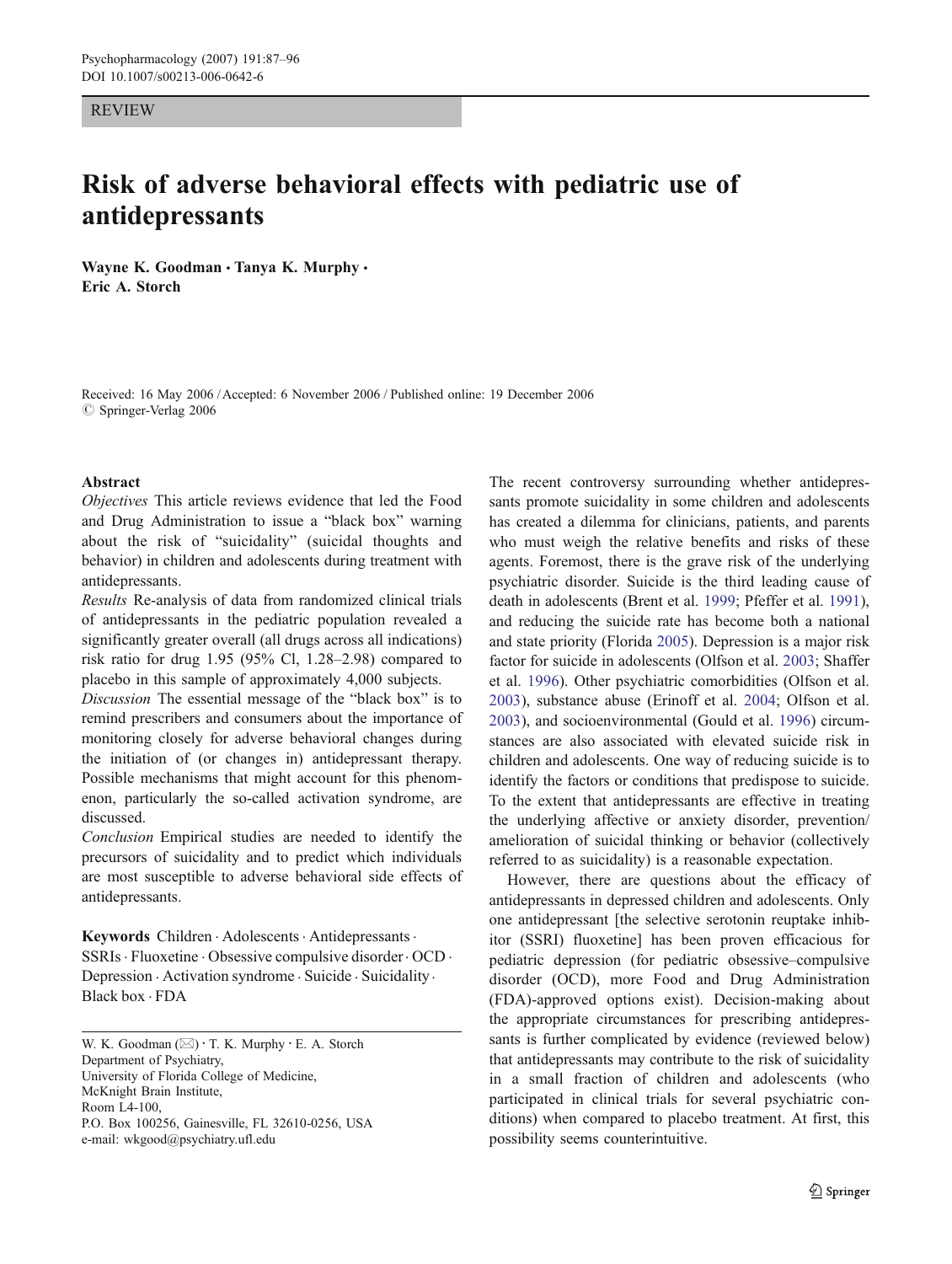In this article, we review the evidence that led the FDA to issue warnings about suicidality during pediatric use of antidepressants and discuss possible mechanisms responsible for this phenomenon. We suggest that induction of activation syndrome by antidepressants in susceptible individuals may confer risk for development of suicidality.

Brief history For more than 40 years, the risk of suicide during antidepressant drug treatment has been the subject of debate. In their textbook, Mayer-Gross et al. ([1960](#page-8-0)) warns that "With beginning convalescence (following the initiation of treatment with tricyclic antidepressants), the risk of suicide once more becomes serious as retardation fades." In the early 1990s, the possible contributory role of antidepressants to suicide was revisited, as a new class of antidepressants, namely, the SSRIs, became available. Teicher et al. (1990) published an article on the emergence of suicidal ideation during treatment with fluoxetine. After FDA hearings, considerable public debate, and a series of large-scale analyses of clinical data (Beasley et al. [1992](#page-7-0); Khan et al. [2001;](#page-8-0) Storosum et al. [2001\)](#page-9-0), the notion that fluoxetine was responsible for the increased suicides was rejected by the scientific community. The more straightforward explanation was to attribute observed suicidal thoughts and behavior to the underlying illness and depression, rather than to its treatment. In 2003, concerns about suicidal behavior surfaced again, this time in the pediatric population being treated with paroxetine or other SSRIs. This time, an analysis of the available short-term clinical trials data led to a different conclusion: Antidepressants are associated with an increased risk of suicidal thoughts and behavior in a small fraction of children and adolescents.

As recounted by Dr. Thomas Laughren of the FDA (Laughren [2004\)](#page-8-0), the first suicidality signal appeared during an FDA review of a pediatric supplement for paroxetine. Some adverse events that were initially coded as "emotional lability" by the sponsor were suggestive of suicidality. A subsequent analysis based on the actual narrative account of adverse events suggested increased risk of suicidality with paroxetine compared to placebo in trials for pediatric depression. In June 2003, the Medicines and Healthcare Products Regulatory Agency, British counterpart of the FDA, banned the use of antidepressants, except fluoxetine, in children and adolescents. The FDA equivalent of a ban is a "contraindication", a stronger measure than a "black box" warning that was ultimately issued in October 2004. A move to contraindicate the use of antidepressants (other than fluoxetine) in child and adolescents was not entertained by the FDA advisory panels that deliberated on this issue.

Evidence examined One of the authors (WKG) chaired a joint meeting of the Psychopharmacologic Drug and Pediatric Advisory Committees to the FDA in September 2004 to hear evidence on suicidality during treatment of children with antidepressants. Although the Committee reviewed various types of data—ranging from rigorous clinical trials to epidemiology studies to anecdotal reports emphasis was placed on double-blind, placebo-controlled studies submitted to the FDA. Another study funded by the National Institute of Mental Health, known as the Treatment for Adolescents with Depression Study (TADS) trial, was also entered into the analysis (March et al. [2004](#page-8-0)). Together, there were 24 acute (up to 16-week-long) trials with a total of 4,582 child and adolescent participants. The majority of the studies were in major depression, but they also included trials in anxiety disorders: OCD, generalized anxiety disorder, and social phobia. The antidepressants studied were SSRIs (citalopram, fluoxetine, fluvoxamine, paroxetine, and sertraline), the serotonin and norepinephrine reuptake inhibitor venlafaxine, and the atypical agents mirtazapine and nefazodone over the period from 1983 to 2004.

Because these studies used different criteria to define suicidal ideation and behavior, a reclassification of the adverse reports was conducted by suicide experts from Columbia University (Posner [2004](#page-9-0)). The goal was to create a standardized and reliable measure of suicidality (i.e., ideation, preparatory actions, and attempts). Reasonably, conservative criteria were selected to define this variable. For example, self-injurious actions without intent to die (such as superficial wrist cutting, which might be seen in Borderline Personality Disorder) were not included. Identification of suicidality was made blind to drug condition (i.e., specific active agent or placebo). The recoded data were then re-analyzed by the FDA and presented to the Advisory Committee.

Suicide trend data were presented, which showed a decline in youth suicide rates in the USA after the introduction of SSRIs (Hall et al. [2003](#page-8-0); Olfson et al. [2003](#page-9-0)). Although a temporal correlation does not prove a causal relationship, the wider use of antidepressants is one of the more plausible explanations. Other factors that could account for this downward trend in youth suicide are earlier recognition and other interventions besides medications (such as psychotherapy) for depression and drug abuse, two leading risk factors for suicide (IOM [2002](#page-8-0)).

The prevailing opinion expressed by psychiatrists based on their clinical experience was that an intervention with antidepressants (not just fluoxetine) could be lifesaving in pediatric depression. Unfortunately, there is a paucity of published empirical data to support this clinical impression on the long-term efficacy of antidepressants in depressed children and adolescents. At the other end of the spectrum were reports during the public testimony portion of the hearing that blamed antidepressants for teen suicides. Some bereaved parents told of behavioral changes (e.g., irritabil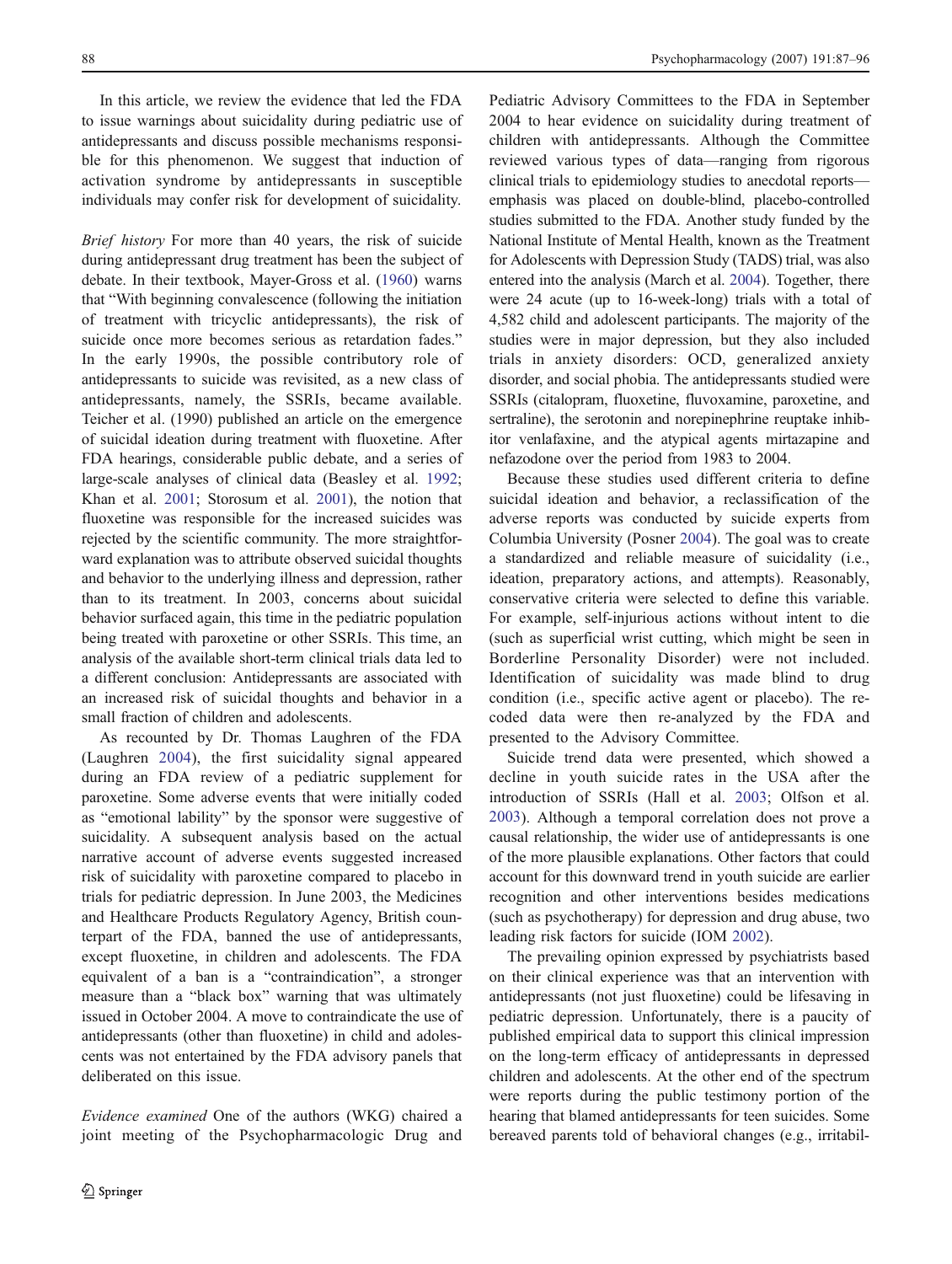ity and insomnia) in their son or daughter that emerged within days or a few weeks of starting SSRI treatment and seemed to presage the suicidal act.

Results In aggregate, more patients treated with active antidepressants manifested suicidality (defined as above) than those treated with placebo. This difference was statistically significant. The overall risk ratio for all drugs for all indications was 1.95 (95% Cl, 1.28–2.98). Another way of expressing this finding is in terms of risk difference (RD), defined as the risk in the drug group minus the risk in the placebo group. The overall RD for SSRIs in pediatric major depression trials was 1 to 3% (Hammad et al. [2006](#page-8-0)). Put differently, out of 100 patients treated, one might expect 2 to 3 patients to have some increase in suicidality due to short-term treatment with SSRIs beyond placebo treatment of the disorder. Importantly, there were no completed suicides among the 4,582 subjects entered in these clinical trials.

Meaningful statistical inferences could not be drawn from individual trials about specific indications or specific agents because the sample sizes and corresponding number of adverse behavioral events were insufficient. That caveat notwithstanding, the finding of elevated suicidality appeared to be independent of the underlying diagnosis of the patients: It was present in subjects being treated for depression or anxiety disorders. Although the suicidality signal did not appear limited to a particular chemical class of antidepressants, some numerical differences among individual trials are worth noting. Among the 20 studies in depression or anxiety disorders, three individual trials suggested a protective affect against suicidality (i.e., lower rate of suicidality compared to placebo): a fluoxetine trial in depression, a citalopram trial in depression, and a sertraline trial in OCD (Hammad et al. [2006\)](#page-8-0). Four trials were neutral with respect to suicidality risk on placebo (Hammad et al. [2006](#page-8-0)). The majority, 13 studies, showed an elevated suicidal risk ratio, reaching as high as 10.1 times placebo for one venlafaxine trial and 6.6 times placebo for one paroxetine trial (Hammad et al. [2006\)](#page-8-0).

With respect to efficacy, only 3 (20%) of 15 antidepressant trials submitted to the FDA for pediatric depression demonstrated superiority of drug over placebo (Hammad et al. [2006\)](#page-8-0). Fluoxetine showed the most consistent superiority over placebo in studies of pediatric depression (Hammad et al. [2006\)](#page-8-0). One trial of citalopram was positive in pediatric depression. When the data from two separate sertraline trials were pooled, drug was superior to placebo in pediatric depression (Wagner et al. [2003\)](#page-9-0). In contrast to outcome in pediatric depression, trials in pediatric OCD with fluoxetine, sertraline, and fluvoxamine were all positive. Clomipramine, a tricyclic antidepressant and potent SRI, also has been shown efficacious in children with OCD (Jermain and Crismon [1990;](#page-8-0) Leonard et al. [1989\)](#page-8-0); it was not a subject of the suicidality analysis that focused on newer generation agents.

Limitations Important shortcomings of data bearing on both suicidality risk and drug efficacy should be noted. The main outcome variable "suicidality" was a construct formed by post-hoc analyses on recorded spontaneous narrative reports (adverse event reporting). As such, the sensitivity and specificity of this measure within and across trials is uncertain. We have more reason to be confident in the measure's inter-rater agreement, an index of reliability, than in its validity. Prospective ratings of suicidal ideation were available for 17 individual drug trials, which included a depression rating scale with a suicide item score. Metaanalysis for these trials did not reveal a signal for excess suicidality for drug compared to placebo (Hammad et al. [2006](#page-8-0)). The reason for this divergence is unclear, but could be related to lack of temporal correspondence between scheduled ratings and actual timing of emergence of suicidality, as ascertained by adverse event reporting (Hammad et al. [2006\)](#page-8-0). No long-term trials were available to assess risk of suicidality past the acute trial period so there is no way to know whether the risk diminishes (as would be expected from clinical experience) or not. The studies examined had varied inclusion and exclusion criteria with respect to several clinical variables of interest including presence or history of suicidality. Such information is important for predicting risk and determining whether observed increases in suicidality represented worsening or emergence of symptoms. Treatment adherence was typically assessed by pill counts rather than by plasma blood levels. For this reason, the presence of antidepressant could not be confirmed in those cases exhibiting suicidal behaviors. It is conceivable that abrupt medication discontinuation (unbeknown to the treatment team) could have produced adverse behavioral events including suicidality (Weiss and Gorman [2005\)](#page-9-0). Some clinical experts have theorized that increased suicidal ideation was an artifact of medication effects on reporting. According to this interpretation, medication might facilitate verbal communication, unveiling latent suicidal thoughts that pre-dated treatment. This theory would not explain increased suicidal behaviors.

Several explanations are possible for why so many of these trials failed or were negative for pediatric depression. The failed trials are attributable to a high placebo response rate that, in turn, could reflect diagnostic heterogeneity (e.g., social adjustment problems rather than major depression), which is a challenge in studies of pediatric depression. Because of the level of parental involvement required for study participation, the placebo condition might have been rendered more potent by the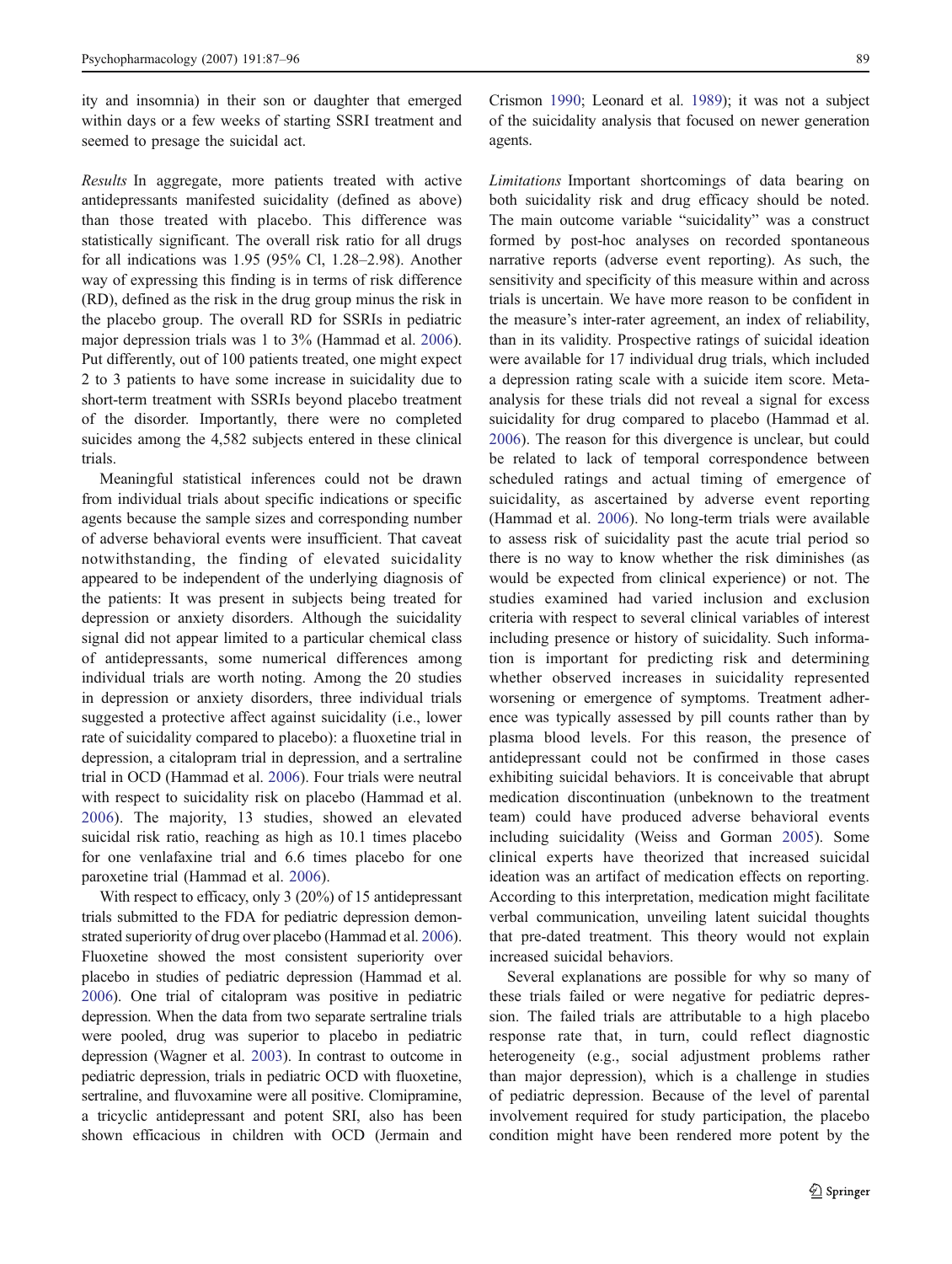enhanced family time and focus on the child's problems. Additionally, unique attributes of the pediatric supplemental trials could have contributed to fewer positive outcomes. An incentive program was developed whereby the FDA granted 6-month extensions on patents for antidepressants already marketed for adults, provided that the manufacturer conducted appropriate trials in children and adolescents, the Best Pharmaceuticals for Children Act of the US Congress [\(2002](#page-9-0)). Although this is a wellintentioned mechanism to address a crucial gap in knowledge, the sponsors were not required to prove that their drug was superior to placebo to receive patent life extension. Implicitly, the emphasis was more on confirming safety than establishing efficacy. It is conceivable that this softening of the endpoint may have led to less ambitious trials (e.g., lower cost and limited power to detect drug– placebo differences) than would have been the case had the stakes been higher (e.g., beyond 6-month extension) and if drug needed to win over placebo. Note, however, that not all studies analyzed for suicidality were submitted under this exclusivity mechanism. Finally, it is worth noting that the FDA criteria for calling a study "positive" may be more stringent than those used in other quarters. Some studies that did not pass the high bar set by FDA might have otherwise been viewed as positive among the general scientific community.

Recommendations and FDA actions Based on the evidence presented in September 2004, the Advisory Committee concluded that antidepressants were associated with an increased risk of suicidality in children and adolescents by a vote of 25 "yes", 1 "no" and 1 "abstention". This body unanimously recommended that a warning about this finding should apply to all antidepressants independent of chemical class, including those not included in the analysis or yet on the market. The rationale for this decision is that no chemical class or agent studied seemed free from an association with suicidality. Furthermore, the Committee was concerned that if individual agents were exempted, prescription traffic might be steered in their direction in the absence of exculpatory safety data. Other recommendations included developing a medication guide for patients and parents and to conduct further research.

By a split 15 to 8 vote, the Advisory Committee recommended that the FDA issue a "black box" warning for all antidepressants in pediatric patients independent of reason for treatment. This action was the subject of intense debate. Arguments against adopting a "black box" included the concern that it would have a chilling effect on prescribing, denying many patients of appropriate treatment. Others acknowledged this possibility but thought a "black box" was necessary to ensure that a dialog took place between the prescriber, the patient, and the parent that

included alternatives to medication. Perhaps the outcome of the vote might have been different had the Advisory Committee realized that the number of new prescriptions being written for antidepressants in children had already begun to decline (Murray et al. [2005;](#page-9-0) Rosack [2005\)](#page-9-0) after an extended period of rapid growth (Delate et al. [2004](#page-8-0)). The FDA adopted the Advisory Committee recommendations including the "black box" warning. In retrospect, perhaps it would have been better to place emphasis on the risk of a cluster of potentially serious adverse behavioral effects (including suicidal ideation and behavior) rather than on suicidality, an invented term (not found in the dictionary) simplified to suicide in the public eye, regardless of the effort to explain its intended meaning.

Theoretical explanations Table 1 lists some of the explanations for worsening or emergence of suicidality during antidepressant treatment. Initially, the finding of increased suicidality with antidepressants seems counterintuitive. One would have expected more suicidality in the placebo group if drug were more effective than placebo in alleviating depression, the presumed underlying cause of suicidality. However, among three trials that demonstrated efficacy of fluoxetine in pediatric depression, the relative risk of suicidality was still higher with drug in one of them, the TADS trial (Hammad et al. [2006](#page-8-0)). Despite generally favorable efficacy in pediatric OCD, drug was associated with increased rates of suicidality in several of these trials (Hammad et al. [2006](#page-8-0)). These disconnects suggest that drug ineffectiveness is insufficient to explain the overall association of drug with risk of suicidality compared to placebo.

The alternative explanation is that medication is producing "behavioral toxicity" (Carlson [2005](#page-8-0); Carlson and Mick [2003](#page-8-0)) in susceptible individuals, some of whom express this as suicidal ideation or behavior. Once suicidality is conceptualized as a side effect, then a higher rate in drug vs placebo groups is no longer surprising. The appearance of a suicidality signal outside trials of major depression also becomes comprehensible. In most clinical trials, even with generally well-tolerated medications, the side effect rate is higher in drug compared to placebo groups. Suicidality may

Table 1 Principal theoretical explanations for worsening/emergence of suicidality during antidepressant treatment

#### Explanations

| Progression of underlying depression, reflecting inadequate or |
|----------------------------------------------------------------|
| ineffective drug treatment                                     |
| Energizing phenomenon                                          |
| Activation syndrome                                            |
| Akathisia                                                      |
| Stage shifts (from depression into mania or mixed state)       |
| Idiosyncratic reactions (e.g., due to gene-drug interactions)  |
|                                                                |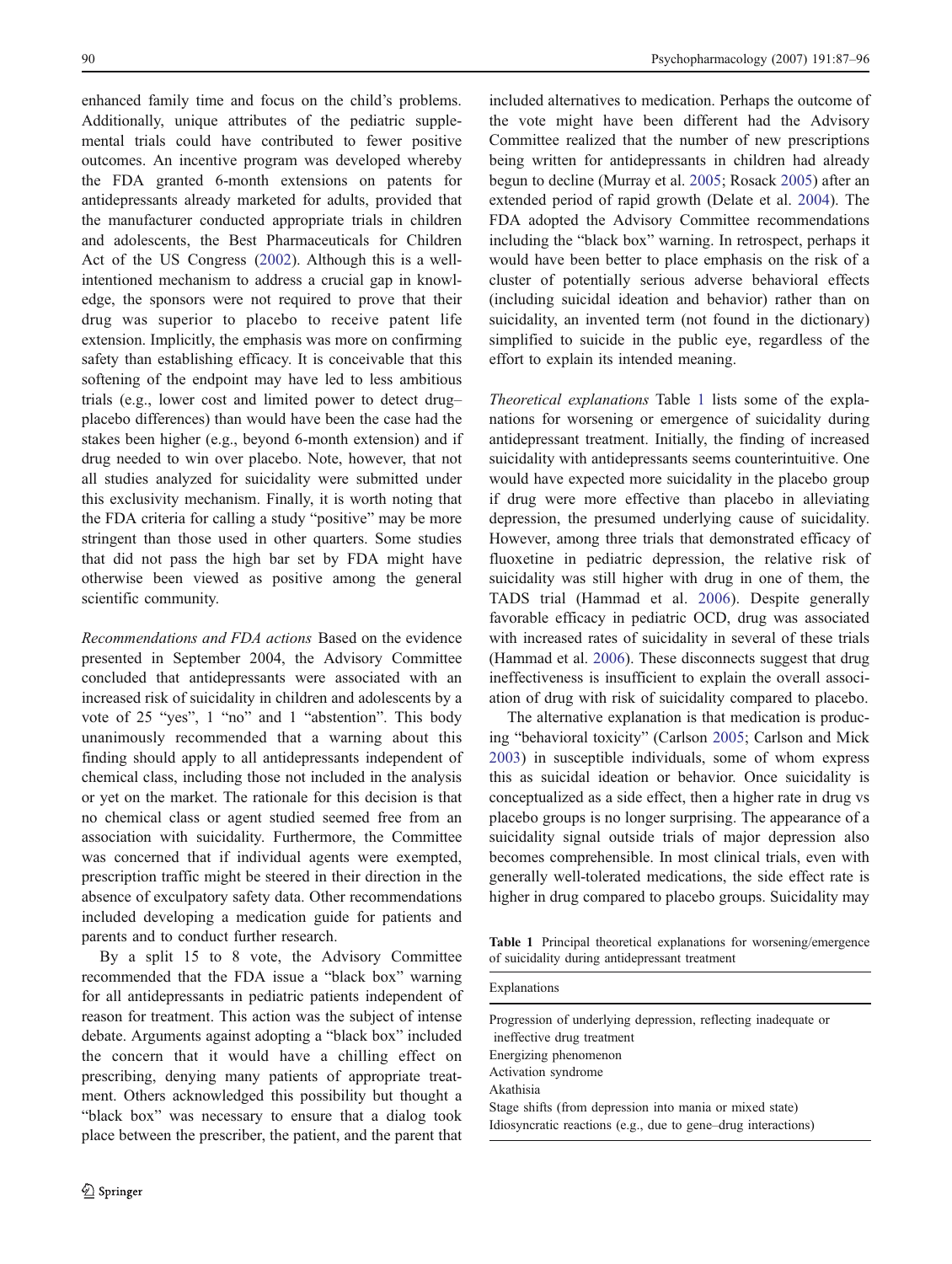be an extreme or late manifestation of adverse behavior reactions to antidepressants in some children and adolescents along with some adults (GlaxoSmithKline [2006](#page-8-0)). It seems inconceivable that antidepressants would induce suicidality in the absence of other associated or antecedent behavioral changes. This assumption is at the cornerstone of the FDA warnings that urge frequent and careful monitoring for adverse behavioral changes, not just suicidality.

The early clinical observation of Mayer-Gross et al. [\(1960](#page-8-0)) of an "energizing effect" by tricyclic antidepressants is inculcated into the training of psychiatrists even today, as many new antidepressant agents have appeared on the market. The interpretation of this conventional wisdom is that depressed patients (particularly the ones with psychomotor retardation) may already be harboring suicidal thoughts but lack the will to act on those impulses, that is, until their energy is boosted during the early phases of antidepressant treatment, before mood has lifted. In this formulation, the antidepressant does not induce suicidality, rather it restores drive and the capacity to act on suicidal impulses. The at-risk period is purportedly in the first days or weeks of antidepressant therapy. This possibility cannot be summarily rejected. However, with the notable exception of children with bipolar depression (Mitchell and Malhi [2004\)](#page-9-0), psychomotor retardation is not a common manifestation of pediatric depression.

During the course of SSRI treatment, some children may experience an "activation syndrome" characterized by agitation, insomnia, irritability, brittle mood, and other signs of hyperarousal (Carlson [2005](#page-8-0); Go et al. [1998](#page-8-0); Guile [1996;](#page-8-0) Walkup and Labellarte [2001\)](#page-9-0) that, if unrecognized, could conceivably foster suicidality. A similar phenomenon of paradoxical worsening has been observed in adults with anxiety disorders, particularly with panic disorder (Gieseck [1990;](#page-8-0) Schneier et al. [1990\)](#page-9-0). Clinicians are advised to start such anxiety patients on lower doses of antidepressants than typically used for initiating treatment in depression. It is commonplace to warn such patients that they might feel worse before they feel better. An adolescent not advised of such untoward effects might misinterpret the event as a sign of deterioration (of their underlying illness) rather than a transient medication side effect. One can speculate that that individual might come to the incorrect conclusion that treatment is futile and descend further into despair. Academic child psychiatrists have cautioned clinicians about appropriately dosing SSRIs to minimize triggering activation syndrome (Guile [1996](#page-8-0); King et al. [1991](#page-8-0)). Apart from this handful of reports, the scarcity of empirical literature on activation syndrome stands in contrast to the robustness of the clinical lore on this subject. Distinguishing activation syndrome from the energizing phenomena may prove operationally difficult. Conceptually, they are

quite different in the way they portray the role of antidepressants. Activation syndrome implies (at least transient) behavioral toxicity, whereas the energizing hypothesis suggests that patients are along the path toward recovery but their mood has yet to respond.

Consensus is lacking on how to distinguish activation syndrome from "akathisia" (psychomotor restlessness). Akathisia is usually divided into subjective (e.g., inner restlessness and urge to move) and objective components (e.g., knee bobbing while sitting; Miller and Fleischhacker [2000](#page-8-0)). There may be some clinical parallels between antipsychotic-induced akathisia and antidepressant-induced activation. Although antipsychotics are usually responsible for inducing akathisia, SSRIs have also been implicated in this syndrome (Akagi and Kumar [2002](#page-7-0); Hansen [2001\)](#page-8-0). Some authors have suggested a connection between akathisia and suicidality (Akagi and Kumar [2002](#page-7-0); Hansen [2001](#page-8-0)). An instructive lesson from antipsychotic therapy is that motor restlessness must not be mistaken for worsening of the underlying disease and treated with an increased dose of antipsychotic when, in fact, it represents an iatrogenic extrapyramidal syndrome. The correct response is to lower the antipsychotic dose, switch to a different medication, or add a medication (e.g., beta-blocker) to suppress akathisia (Miller and Fleischhacker [2000](#page-8-0)). We prefer not to use the term akathisia interchangeably with activation syndrome because the former implies a known neuroreceptor mechanism (e.g., dopamine-receptor blockade) that may or may not apply to SSRIs.

It is axiomatic that all antidepressants are capable of inducing mania in susceptible individuals (Post [2005\)](#page-9-0). Antidepressants are administered with caution to depressed adults with a personal or family history of bipolar disorder out of concern for triggering mania. Perhaps, some of the children and adolescents who exhibited suicidality during clinical trials of antidepressants possessed a similar biological vulnerability. Their symptoms may have reflected a state shift induced by the antidepressants (Carlson [2005\)](#page-8-0). The diagnosis of bipolar disorder in children and adolescents is challenging (Biederman et al. [2003;](#page-8-0) Wagner [2004\)](#page-9-0), and so one might wonder whether some cases made their way into these trials of depression and anxiety disorders, partially accounting for adverse behavioral reactions, including suicidality (Dilsaver et al. [2005](#page-8-0)). Mixed state mania is associated with high rates of suicidal behavior (Akiskal et al. [2005;](#page-7-0) Post [2005](#page-9-0)). Compared to the adult literature, however, the evidence for antidepressant-induced mania in children is less consistent (Craney and Geller [2003](#page-8-0)). State-shifts into mania may be recognizable by qualitatively distinct features that include euphoria or grandiosity and hypersexuality (Youngstrom et al. [2005](#page-9-0)).

Individual susceptibility to SSRI side effects may reflect gene–drug interactions. A study in adults found that a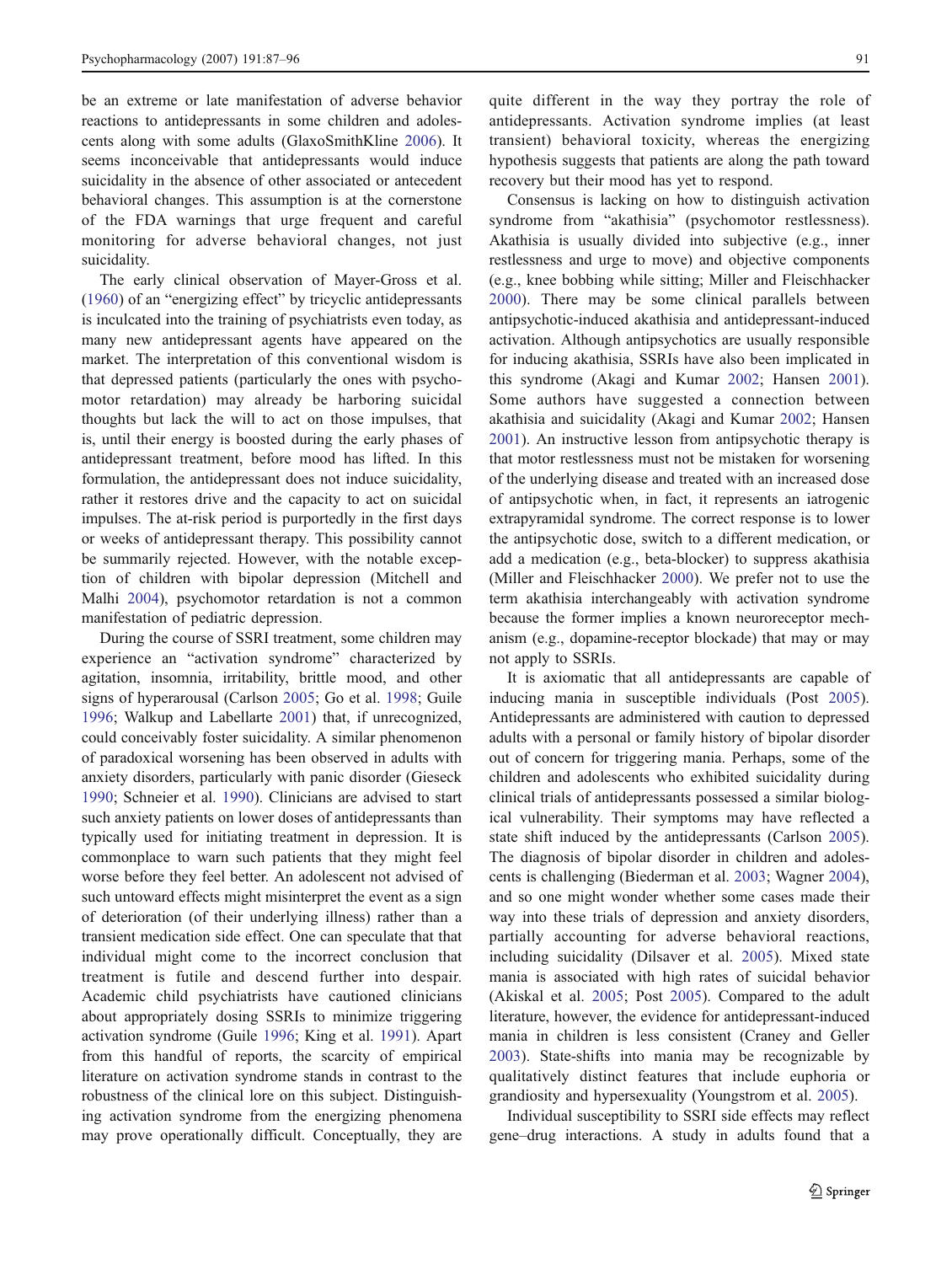polymorphism in the serotonin-transporter gene confers a greater risk of side effects to SSRI therapy (Perlis et al. [2003\)](#page-9-0). Patients who are slow metabolizers at the cytochrome P450 2D6 isoenzyme might have reduced clearance of drug (e.g., paroxetine or fluoxetine), resulting in higher plasma (and brain) levels with a given administered dose (Brosen [2004\)](#page-8-0). Variants in either pharmacodynamic (e.g., serotonin transporter polymorphisms) or pharmacokinetic (e.g., slow hepatic biotransformation) handling of an antidepressant may contribute to idiosyncratic reactions to antidepressants. The pharmacokinetic factors can be dealt with by lowering dose or selecting a different agent. Pharmacogenomic studies are needed to investigate these possibilities in children and adolescents. Genetic testing before instituting therapy could then allow a better prediction of which patients are most likely to encounter side effects.

A central lesson of the scientific debate on antidepressants and suicidality is the hazard of extrapolating from psychopharmacologic experience in adults to applications in children. Susceptibility to and nature of SSRI-induced behavioral side effects may be a function of brain maturation and vary according to the age of the patient (Gross et al. [2002\)](#page-8-0). The clinical observation that children are more sensitive than adults to the behavioral effects of SSRIs is not surprising, given pre-clinical studies showing that serotonergic function varies during post-natal development (Gross et al. [2002](#page-8-0)) and that the serotonin system plays a critical role in emotional maturation (Ansorge et al. [2004\)](#page-7-0). Recent studies in laboratory animals suggest differential behavioral responsiveness to fluoxetine depending on whether the animal is juvenile or adult that, in turn, reflects the developmental stage of the serotonergic system (Taravosh-Lahn et al. [2006\)](#page-9-0). Clinical studies of neurocognitive function have shown that selective inhibition varies across the life span (Bedard et al. [2002](#page-8-0)).

Characterizing activation syndrome Based on a review of the extant literature, the clinical experience of the authors, and discussions at the FDA hearings, the signs and symptoms that may signal adverse behavioral effects of antidepressants, particularly SSRIs, include irritability, agitation, somatic manifestations of anxiety, panic attacks, restlessness, hostility, aggressivity, insomnia, disinhibition, emotional lability, impulsivity, social withdrawal, conventional akathisia (psychomotor restlessness), odd behavior, hypomania/mania, paranoia, or other psychotic symptoms. The FDA generated a similar list for their Med Guide (2005), which instructs parents to contact their child's healthcare provider immediately if the child exhibits any of the following signs: new or worse anxiety, feeling very agitated or restless, panic attacks, insomnia, new or worse irritability, excitability, acting aggressive, being angry or

violent; acting on dangerous impulses, extreme increase in activity and talking, and other unusual changes in behavior or mood (FDA [2005\)](#page-8-0).

At this early stage of descriptive work, it seems reasonable to cast a wide net for activation syndrome. As a first approximation, we propose defining activation syndrome broadly to include this entire constellation of signs and symptoms. This liberal interpretation is done with the understanding that some symptom clusters under this larger umbrella called activation syndrome may be better explained as akathisia or a stage shift in mania. We suspect, however, that these two distinct mechanisms (akathisia and mania) will account for a relatively small portion of the variance. In contrast, the remaining uncategorized signs and symptoms may reflect the majority of (i.e., most frequent) adverse behavioral effects observed during SSRI treatment. Whether they are the most important symptoms with respect to promoting suicidality risk is another question that will have to await future study on large patient samples.

How one defines activation syndrome, broadly or narrowly, will determine what constructs are included or excluded. Even excluding akathisia and mania, the constellation of signs and symptoms represented by the appellation activation syndrome may not represent a unitary diathesis. To increase specificity, we can select a discrete set of constructs for which there exist reliable and valid behavioral, neuropsychological, or psychophysiologic measures such as irritability (Leibenluft et al. [2003](#page-8-0)) or disinhibition/ impulsivity (Biederman et al. [1998;](#page-8-0) Carlson and Mick [2003](#page-8-0); Wilens et al. [1998](#page-9-0)). Examination of these constructs can help point to the possible underlying pathophysiology. For example, irritability can be understood as reactive aggression, and certain behavioral paradigms (e.g., evoking frustration) can help disclose its neurocircuitry (Leibenluft et al. [2003](#page-8-0)). The phenomenology of irritability matches many of the manifestations of activation syndrome.

Some of the symptoms described under the rubric of activation syndrome may not reflect adverse effects of the drug. Instead, these symptoms may signify worsening or progression of the underlying psychiatric condition and the failure of the drug to prevent this deterioration. Whatever the origin, the concern remains that these signs of instability might be associated with an increased risk of suicidality. Further empirical research is needed to better distinguish between behavioral side effects and manifestations of the underlying psychiatric condition.

Underlying neurobiological mechanisms Studies of the effects of acute and chronic administration of SSRIs in laboratory animals may provide insights to the neurobiology of activation syndrome. Electrophysiological studies suggest that chronic SSRI administration (in a time frame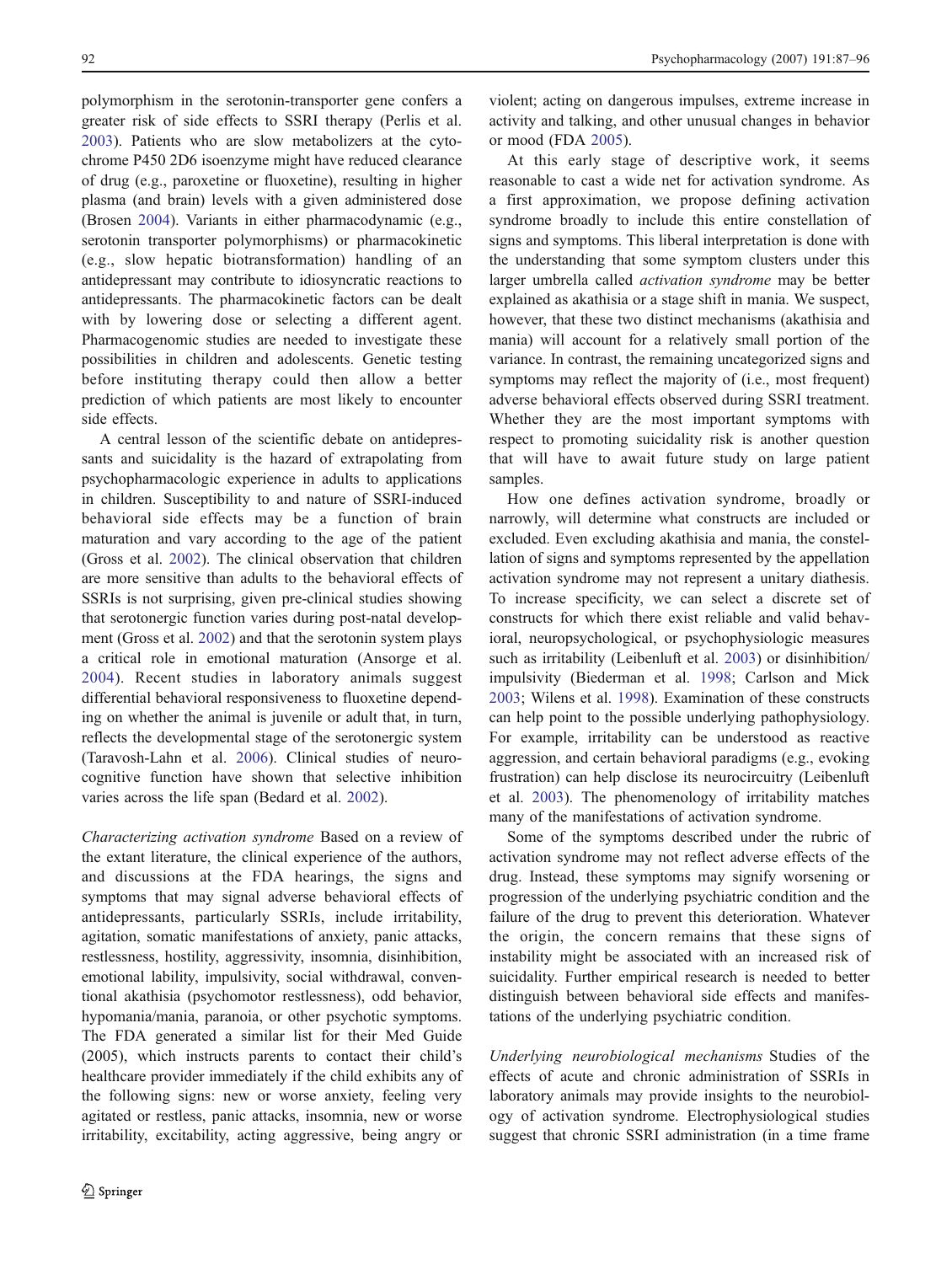corresponding to the delayed clinical response observed in humans) induces adaptive neuronal changes and a resulting net enhancement in serotoninergic (5-hydroxytryptamine; 5-HT) function (Blier and de Montigny [1998\)](#page-8-0). In contrast, sub-acute administration of SSRIs does not affect net 5-HT function. Increased availability of synaptic 5-HT [secondary to 5-HT transporter (SERT) blockade by the SSRI] is rapidly counterbalanced by a decrease in firing rate, resulting from  $5-HT<sub>1A</sub>$  autoreceptor activation so that net 5-HT function is neither increased nor decreased (Blier and de Montigny [1998\)](#page-8-0). Thus, the notion that suicidality or activation may reflect disinhibition secondary to diminished 5-HT activity during the first days or 2 weeks of SSRI administration is not consistent with the preclinical literature. However, other acute changes in brain regional 5-HT receptor sensitivity might help explain the phenomenon of activation syndrome. These possibilities include increased sensitivity of 5-HT2 or 5-HT3 receptors (Blier, 2005, personal communication).

Timing of behavioral side effects According to the energizing hypothesis (described earlier), the early days or weeks of antidepressant administration correspond to the period of highest risk for suicidality during antidepressant therapy. Some empirical data support this observation. Jick et al. [\(2004](#page-8-0)) conducted a matched case-control study in a base population of nearly 160,000 general practice physicians in the UK. The relative risk for suicidal behavior and completed suicides was significantly higher for the first 1–9 days of antidepressant treatment compared to after 90 days on medication (Jick et al. [2004](#page-8-0)). The FDA analysis of the extant pediatric clinical data did not reveal similar differences in rates of suicidality when early and late phases of treatment were compared. However, the sample size may have been insufficient to detect a difference (Hammad, 2005, personal communication). Activation syndrome is typically described as occurring soon after the start of SSRI administration or after dose increases (Walkup and Labellarte [2001\)](#page-9-0). This observation is reflected in the content of the FDA warnings.

More recently, Simon et al. ([2006](#page-9-0)) used a large population-based data set to evaluate the risk of suicide death and serious suicide attempts (i.e., requiring hospitalization) in relation to initiation of antidepressant treatment. In accord with the Jick et al. [\(2004](#page-8-0)) study, the risk of a suicide attempt was higher in the first week of antidepressant treatment compared to subsequent weeks (Simon et al. [2006\)](#page-9-0). The authors interpret the progressive decline in suicide attempts following the index prescription as mirroring the time course of expected improvement in depression. They state that the temporal pattern of suicide attempts "appear more consistent with a decline in risk after initiation of treatment than with a medication-induced

increase " (Simon et al. [2006](#page-9-0)). Their data do not rule out precipitation of suicidality by antidepressants in a subgroup of susceptible patients that is otherwise masked by a broader benefit.

Clinical implications Deciding whether to recommend a drug treatment or not depends on assessment of both risk and benefit. In the case of adults with depression, the calculation of the risk-to-benefit ratio is more straightforward because the benefit of antidepressants is so wellestablished both in acute and long-term trials (Geddes et al. [2003](#page-8-0)). With the advent of alternatives to the tricyclic antidepressants—such as the SSRIs—tolerability and safety (including risk of death from overdose) have greatly improved (MacGillivray et al. [2003;](#page-8-0) Thase [2003](#page-9-0)). The dilemma facing medication treatment in pediatric depression is that apart from fluoxetine (as an FDA indication in children down to age 7 years), the available evidence supporting antidepressant efficacy is negative or weak (Whittington et al. [2004\)](#page-9-0). On the other hand, the preponderance of clinical experience suggests antidepressants are often effective in the long-term management of pediatric depression (Richmond and Rosen [2005](#page-9-0)). The paucity of empirically-derived long-term outcome data on antidepressants in children and adolescents marks a major gap in our knowledge (Wagner [2005](#page-9-0)).

In contrast to pediatric depression, where only fluoxetine has been shown effective, four different antidepressantsthe SSRIs (fluoxetine, sertraline and fluvoxamine) and clomipramine (Jermain and Crismon [1990](#page-8-0); Leonard and Rapoport [1989](#page-8-0))—have proven efficacy in pediatric OCD. For this reason, the overall risk-to-benefit ratio is more favorable for use of SSRIs in OCD compared to depression. Nevertheless, when the OCD and anxiety studies were analyzed in aggregate, the relative risk for suicidality appeared elevated (2.17, 95% Cl, 0.72–6.48; Hammad et al. [2006\)](#page-8-0).

The message of "black box" has been misunderstood by the media and misrepresented by psychiatry watchdog groups. It does not say that the risk of suicidality from antidepressants is greater than the risk of suicide from untreated depression. The opposite appears to be true: The risk of suicide from untreated depression seems to outweigh the risk of suicidality ascribed to antidepressants in pediatric trials. Depression is the leading risk factor for teen suicide in both boys and girls (Olfson et al. [2003;](#page-9-0) Shaffer et al. [1996\)](#page-9-0). Post-mortem data disclose that the vast majority of youth suicide victims have no detectable levels of antidepressant in their bodies (Leon et al. [2004](#page-8-0), [2006\)](#page-8-0). The "black box" says to exercise caution while prescribing and to inform the patient and parent about warning signs and alternatives. Taking appropriate steps in the management of antidepressants may reduce the incidence and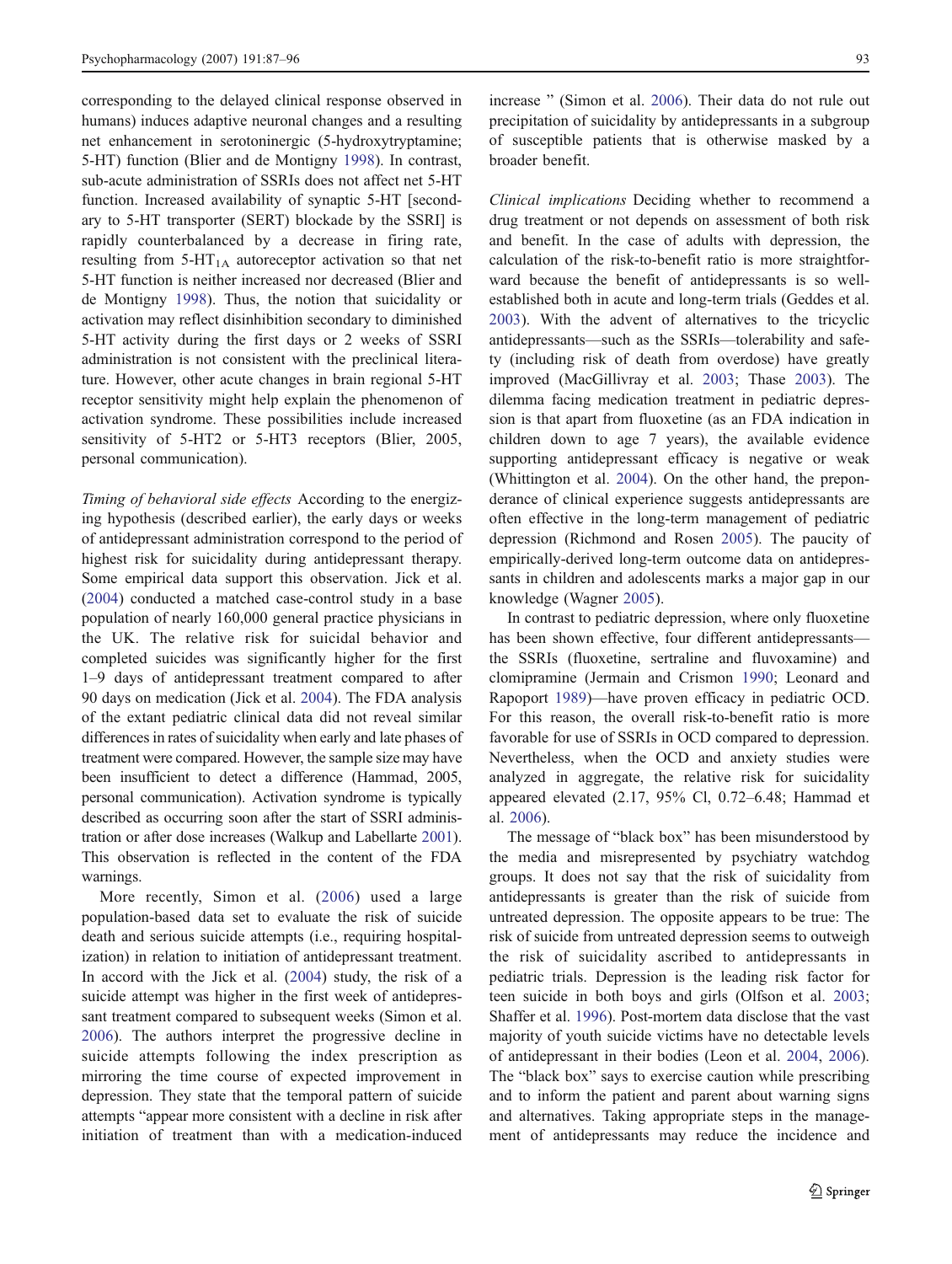<span id="page-7-0"></span>attenuate the magnitude of behavioral side effects that could lead to suicidality. An alternative treatment for depression that warrants strong consideration is cognitive–behavioral therapy (Brown et al. [2005](#page-8-0); March et al. [2004\)](#page-8-0). The number of new prescriptions for antidepressants in children has fallen (Rosack [2005\)](#page-9-0). Time will tell whether this trend will be beneficial or detrimental to patient welfare (Ludwig and Marcotte [2005](#page-8-0)). Unfortunately, excessive alarm and misunderstanding about the antidepressant–suicidality controversy may deter appropriate medical treatment of not only depression but also of all pediatric psychiatric conditions, including those where the benefit-to-risk ratio is more favorable.

Subsequent to the FDA hearings, the Columbia group conducted a matched case-control study (Olfson et al. [2006](#page-9-0)) to estimate the relative risk of suicide attempt and suicide death in depressed children treated with antidepressants vs those not treated with antidepressants. The cases were drawn from Medicaid beneficiaries from all 50 states who received in-patient treatment for depression, a proxy for severity. In children and adolescents, antidepressant drug treatment was significantly associated with suicide attempts and suicide deaths. In contrast, adults who received antidepressants were not at higher risk of suicide attempts or suicide deaths. These findings support careful clinical monitoring (as recommended by the FDA) during antidepressant treatment of youth with severe depression.

Conclusion A re-analysis by FDA of pediatric clinical trials  $(N=4,582)$  in psychiatric conditions found that the relative risk ratio of suicidal ideation and behavior was modestly elevated at 1.95 (95% Cl, 1.28–2.98) when all studies, type of drug, and indications were examined in aggregate. These data revealed that this suicidality signal was not limited to depression: Subjects with OCD and other anxiety disorders also exhibited a higher risk. Although the mechanism responsible for this effect is unknown, induction of an "activation syndrome" (e.g., irritability, disinhibition, restlessness, etc.) may represent an intermediary state change that promotes suicidality. SSRI-induced activation syndrome is well accepted by clinicians and thought to be common, particularly in children and teens. However, there is a dearth of empirical data on the phenomenology and quantification of this putative syndrome. We conceptualize activation syndrome as behavioral toxicity (an adverse event) that occurs relatively independent of the underlying diagnosis, whereas acknowledging that various factors may modify susceptibility and expression (e.g., age, dosing, pharmacogenetics, comorbidity, etc.). Better characterization of activation syndrome and its timing might point to the mechanisms mediating this adverse effect as well as approaches to its mitigation.

Two other mechanisms that might account for antidepressant-induced suicidality are stage-shift and the so-called energizing phenomenon. Individuals with a bipolar disorder diathesis may experience antidepressant-induced mania, representing a specific interaction between the drug and the endophenotype. According to the energizing theory, during the course of antidepressant treatment, energy and motivation might be restored before mood has lifted. In such cases, patients harboring suicidal wishes might now verbalize or act on their thoughts. These manifestations would seem to reflect incomplete response rather than toxicity.

Finally, it is important not to overlook individual cases in which exacerbation or emergence of suicidality may reflect progression of the underlying condition and the need for more aggressive intervention. This may be the most common scenario.

Further empirical research is needed so that we can prospectively identify those individuals at increased risk of behavioral sensitivity during antidepressant therapy. In the meantime, close clinical monitoring during initiation or changes in antidepressants should help reduce the risk of adverse behavioral effects in all children and adolescents. Because of the established association between untreated depression and suicide, the clinician must balance the clinical needs of the individual patient with the liability of antidepressant-induced behavioral toxicity in a minority of patients.

Acknowledgment The authors would like to thank Paula Edge for administrative assistance. Portions of this manuscript were adapted from a previously published article by Goodman WK, Murphy TK, Lazoritz M entitled "Risk of suicidality during antidepressant treatment of children and adolescents" that appeared in Primary Psychiatry 2006, 13(1):43–50. Dr. Goodman is Principal Investigator on NIMH R01 MH078594, "SSRI-induced activation syndrome in pediatric OCD".

Financial disclosure The authors declare the following financial relationships with Industry: Cyberonics—Wayne Goodman (speaker, honoraria paid to employer); Bristol Myers Squibb—Tanya Murphy (research support); PediaMed Pharmaceuticals—Tanya Murphy (research support).

#### References

- Akagi H, Kumar TM (2002) Lesson of the week: Akathisia: overlooked at a cost. BMJ 324:1506–1507
- Akiskal HS, Benazzi F, Perugi G, Rihmer Z (2005) Agitated "unipolar" depression re-conceptualized as a depressive mixed state: implications for the antidepressant-suicide controversy. J Affect Disord 85:245–258
- Ansorge MS, Zhou M, Lira A, Hen R, Gingrich JA (2004) Early-life blockade of the 5-HT transporter alters emotional behavior in adult mice. Science 306:879–881
- Beasley CM Jr, Potvin JH, Masica DN, Wheadon DE, Dornseif BE, Genduso LA (1992) Fluoxetine: no association with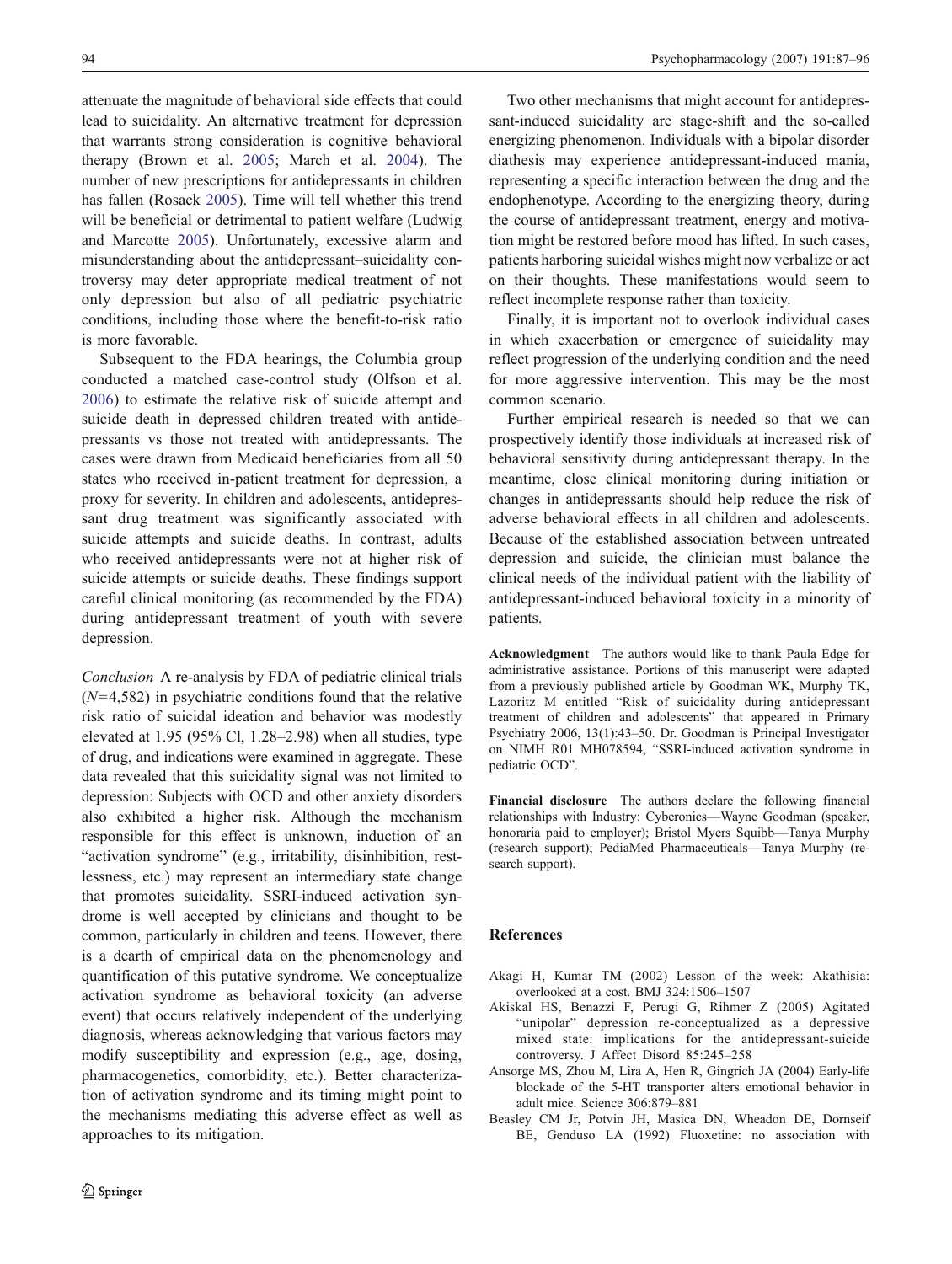<span id="page-8-0"></span>suicidality in obsessive–compulsive disorder. J Affect Disord  $24:1-10$ 

- Bedard AC, Nichols S, Barbosa JA, Schachar R, Logan GD, Tannock R (2002) The development of selective inhibitory control across the life span. Dev Neuropsychol 21:93–111
- Biederman J, Mick E, Bostic JQ, Prince J, Daly J, Wilens TE, Spencer T, Garcia-Jetton J, Russell R, Wozniak J, Faraone SV (1998) The naturalistic course of pharmacologic treatment of children with maniclike symptoms: a systematic chart review. J Clin Psychiatry 59:628–637 (quiz 638)
- Biederman J, Mick E, Faraone SV, Spencer T, Wilens TE, Wozniak J (2003) Current concepts in the validity, diagnosis and treatment of paediatric bipolar disorder. Int J Neuropsychopharmacol 6:293–300
- Blier P, de Montigny C (1998) Possible serotonergic mechanisms underlying the antidepressant and anti-obsessive–compulsive disorder responses. Biol Psychiatry 44:313–323
- Brent DA, Baugher M, Bridge J, Chen T, Chiappetta L (1999) Ageand sex-related risk factors for adolescent suicide. J Am Acad Child Adolesc Psych 38:1497–1505
- Brosen K (2004) Some aspects of genetic polymorphism in the biotransformation of antidepressants. Therapies 59:5–12
- Brown GK, Ten Have T, Henriques GR, Xie SX, Hollander JE, Beck AT (2005) Cognitive therapy for the prevention of suicide attempts: a randomized controlled trial. JAMA 294:563–570
- Carlson GA (2005) Early onset bipolar disorder: clinical and research considerations. J Clin Child Adolesc Psychol 34:333–343
- Carlson GA, Mick E (2003) Drug-induced disinhibition in psychiatrically hospitalized children. J Child Adolesc Psychopharmacol 13:153–163
- Craney J, Geller B (2003) Clinical implications of antidepressant and stimulant use on switching from depression to mania in children. J Child Adolesc Psychopharmacol 13:201–204
- Delate T, Gelenberg AJ, Simmons VA, Motheral BR (2004) Trends in the use of antidepressants in a national sample of commercially insured pediatric patients, 1998 to 2002. Psychiatr Serv 55:387–391
- Dilsaver SC, Benazzi F, Rihmer Z, Akiskal KK, Akiskal HS (2005) Gender, suicidality and bipolar mixed states in adolescents. J Affect Disord 87:11–16
- Erinoff L, Compton WM, Volkow ND (2004) Drug abuse and suicidal behavior. Drug Alcohol Depend 76 (Suppl):S1–S2
- FDA (2005) Medication guide about using antidepressants in children and teenagers. Food and Drug Administration
- Florida So (2005) Florida suicide prevention strategy 2005–2010. Office of Drug Control, Executive Office of the Governor, State of Florida
- Geddes JR, Carney SM, Davies C, Furukawa TA, Kupfer DJ, Frank E, Goodwin GM (2003) Relapse prevention with antidepressant drug treatment in depressive disorders: a systematic review. Lancet 361:653–661
- Gieseck M (1990) Overcoming hypersensitivity to fluoxetine in a patient with panic disorder. Am J Psychiatry 147:532–533
- GlaxoSmithKline (2006) Important changes to the WARNINGS section in PAXIL labels. FDA News Release (May)
- Go FS, Malley EE, Birmaher B, Rosenberg DR (1998) Manic behaviors associated with fluoxetine in three 12- to 18-yearolds with obsessive–compulsive disorder. J Child Adolesc Psychopharmacol 8:73–80
- Gould MS, Fisher P, Parides M, Flory M, Shaffer D (1996) Psychosocial risk factors of child and adolescent completed suicide. Arch Gen Psychiatry 53:1155–1162
- Gross C, Zhuang X, Stark K, Ramboz S, Oosting R, Kirby L, Santarelli L, Beck S, Hen R (2002) Serotonin1A receptor acts during development to establish normal anxiety-like behaviour in the adult. Nature 416:396–400
- Guile JM (1996) Sertraline-induced behavioral activation during the treatment of an adolescent with major depression. J Child Adolesc Psychopharmacol 6:281–285
- Hall WD, Mant A, Mitchell PB, Rendle VA, Hickie IB, McManus P (2003) Association between antidepressant prescribing and suicide in Australia, 1991–2000: trend analysis. BMJ 326:1008
- Hammad TA, Laughren T, Racoosin J (2006) Suicidality in pediatric patients treated with antidepressant drugs. Arch Gen Psychiatry 63:332–339
- Hansen L (2001) A critical review of akathisia, and its possible association with suicidal behaviour. Hum Psychopharmacol 16:495–505
- IOM (2002) Institute of medicine. In: Goldsmith S, Pellmar T, Kleinman A, Bunney W (eds) Reducing suicide: a national imperative. National Academy Press, Washington, DC, pp 69–117
- Jermain DM, Crismon ML (1990) Pharmacotherapy of obsessive– compulsive disorder. Pharmacotherapy 10:175–198
- Jick H, Kaye JA, Jick SS (2004) Antidepressants and the risk of suicidal behaviors. JAMA 292:338–343
- Khan A, Khan SR, Leventhal RM, Brown WA (2001) Symptom reduction and suicide risk in patients treated with placebo in antidepressant clinical trials: a replication analysis of the Food and Drug Administration Database. Int J Neuropsychopharmacol 4:113–118
- King RA, Riddle MA, Chappell PB, Hardin MT, Anderson GM, Lombroso P, Scahill L (1991) Emergence of self-destructive phenomena in children and adolescents during fluoxetine treatment. J Am Acad Child Adolesc Psych 30:179–186
- Laughren TP (2004) Background comments for February 2, 2004 meeting of Psychopharmacological Drugs Advisory Committee and Pediatric Advisory Committee
- Leibenluft E, Blair RJ, Charney DS, Pine DS (2003) Irritability in pediatric mania and other childhood psychopathology. Ann N Y Acad Sci 1008:201–218
- Leon AC, Marzuk PM, Tardiff K, Teres JJ (2004) Paroxetine, other antidepressants, and youth suicide in New York City: 1993 through 1998. J Clin Psychiatry 65:915–918
- Leon AC, Marzuk PM, Tardiff K, Bucciarelli A, Markham Piper T, Galea S (2006) Antidepressants and youth suicide in New York City, 1999–2002. J Am Acad Child Adolesc Psych 45:1054– 1058
- Leonard HL, Rapoport JL (1989) Pharmacotherapy of childhood obsessive–compulsive disorder. Psychiatr Clin North Am 12:963–970
- Leonard HL, Swedo SE, Rapoport JL, Koby EV, Lenane MC, Cheslow DL, Hamburger SD (1989) Treatment of obsessive– compulsive disorder with clomipramine and desipramine in children and adolescents. A double-blind crossover comparison. Arch Gen Psychiatry 46:1088–1092
- Ludwig J, Marcotte DE (2005) Anti-depressants, suicide, and drug regulation. J Policy Anal Manage 24:249–272
- MacGillivray S, Arroll B, Hatcher S, Ogston S, Reid I, Sullivan F, Williams B, Crombie I (2003) Efficacy and tolerability of selective serotonin reuptake inhibitors compared with tricyclic antidepressants in depression treated in primary care: systematic review and meta-analysis. BMJ 326:1014
- March J, Silva S, Petrycki S, Curry J, Wells K, Fairbank J, Burns B, Domino M, McNulty S, Vitiello B, Severe J (2004) Fluoxetine, cognitive-behavioral therapy, and their combination for adolescents with depression: Treatment for Adolescents With Depression Study (TADS) randomized controlled trial. JAMA 292:807– 820
- Mayer-Gross W, Slater E, Roth M (1960) Clinical psychiatry. Bailliere-Tindall and Cassell, London p 231
- Miller CH, Fleischhacker WW (2000) Managing antipsychoticinduced acute and chronic akathisia. Drug Safety 22:73–81